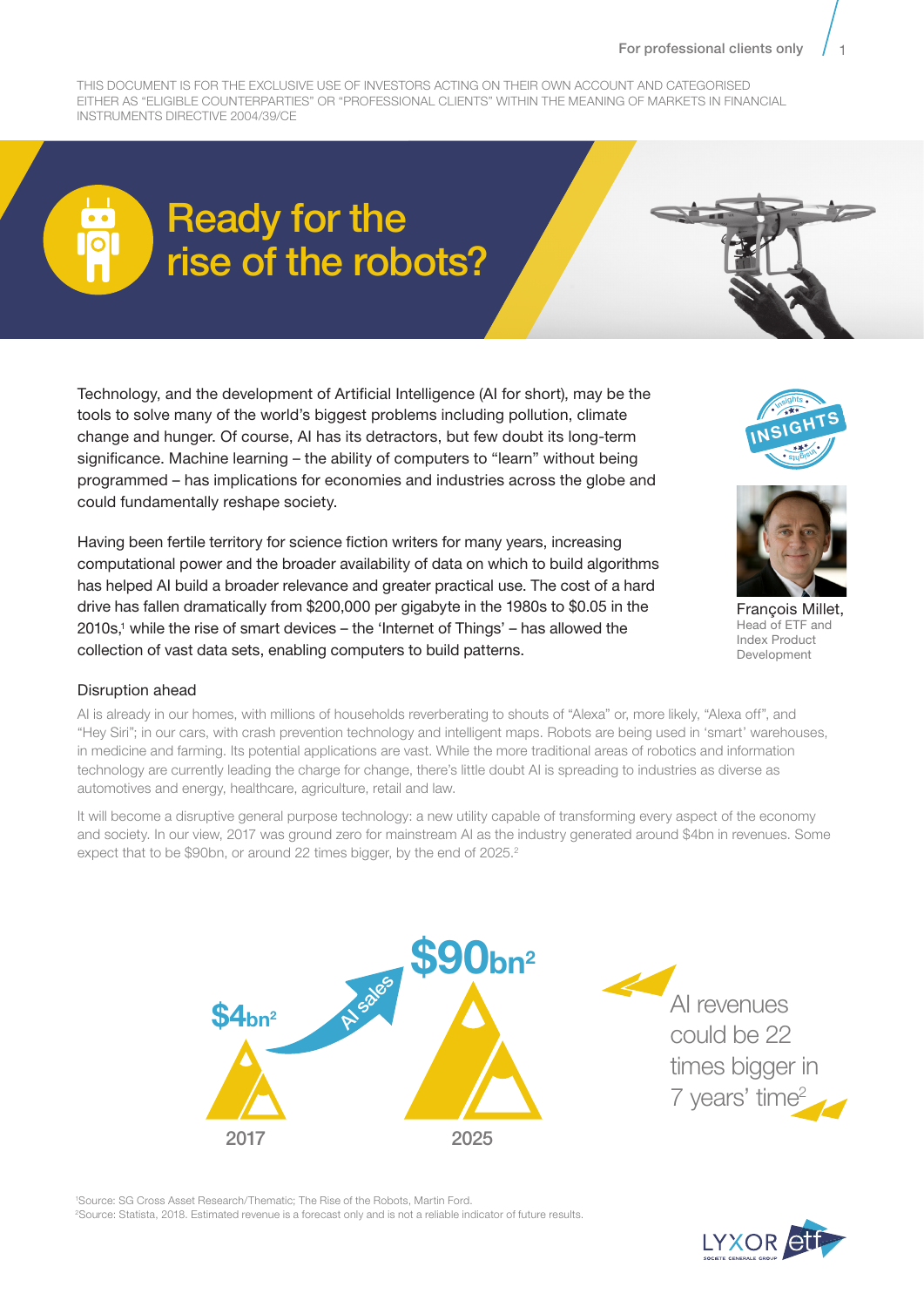

## AI explained

There are two main forms of AI: narrow AI (or weak AI), where a computer programme is able to fulfil a specialised task without being given precise step-by-step directions. For the most part, this is the type of AI we encounter today. General AI (or strong AI), where a computer programme matches or outperforms humans at any intellectual task, including broad cognitive reasoning, remains science fiction for now.

There are huge potential economic benefits to the adoption of AI. It offers a potential solution to some of our most pressing global problems, but it also brings disruptions and threats: there is a clear impact on blue-collar, manual jobs but white-collar jobs may also be affected as computers learn languages, analyse medical scans or read complex legal documents. One of the primary challenges in the coming decades will be to ensure that the benefits of advancing AI and robotics outweigh the risks.

## Blazing a trail

While AI's reach is growing, its adoption by a number of trailblazers outside of the traditional industrials and tech sectors should help it become very significant indeed. There is little doubt AI development will lead to new breakthroughs in science, medicine, energy and transportation - and these advances could happen sooner than you think.

The use of AI could also change the entire consumer chain, potentially resulting in several disruptions to consumption via:

 $\blacktriangleright$  The sharing economy, which will develop further thanks to peer-to-peer networks. New models are now emerging, as illustrated by unlisted company Airbnb



These advances could happen sooner than you think

- $\blacktriangleright$  New types of retail stores, which are currently disrupting the retail economy, as illustrated by the launch of Amazon's cashierless store (free of human beings), thanks to the Walk Out Technology developed by the tech group
- $\blacktriangleright$  New payment solutions, with fintech challenging financial institutions and crypto currencies challenging the status quo
- $\blacktriangleright$  Personalised consumption, which will increase as more and more customers demand unique products

Accountancy group PwC estimates that AI could add \$15.7tn to the global economy, roughly 21% of global GDP in 2016 (\$75.5tn), or 26 times the total worth of the ten wealthiest billionaires according to Forbes (\$612.5bn). It really could be the next global economic revolution.

The tech titans are wise to this, and AI already forms an important part of the development budget of Alphabet (owner of Google), Facebook, Amazon and others. The McKinsey Global Institute estimates they spent £20-30bn on AI in 2016, representing 77% of the total AI investment amount, and this is accelerating. Helped by their massive resources, they've been serially acquiring the most promising start-ups in the field. According to CB Insight, 250 companies working on AI have been bought since 2012 – and the trend seems to be accelerating. None of the titans can afford to be seen as obsolete.



Amazon Go is a new kind of store with no checkout required. Customers can just walk out with no checkout or line. According to Amazon, the store concept uses technology such as computer vision, deep learning algorithms, and sensor fusion to automate much of the purchase, checkout, and payment process.

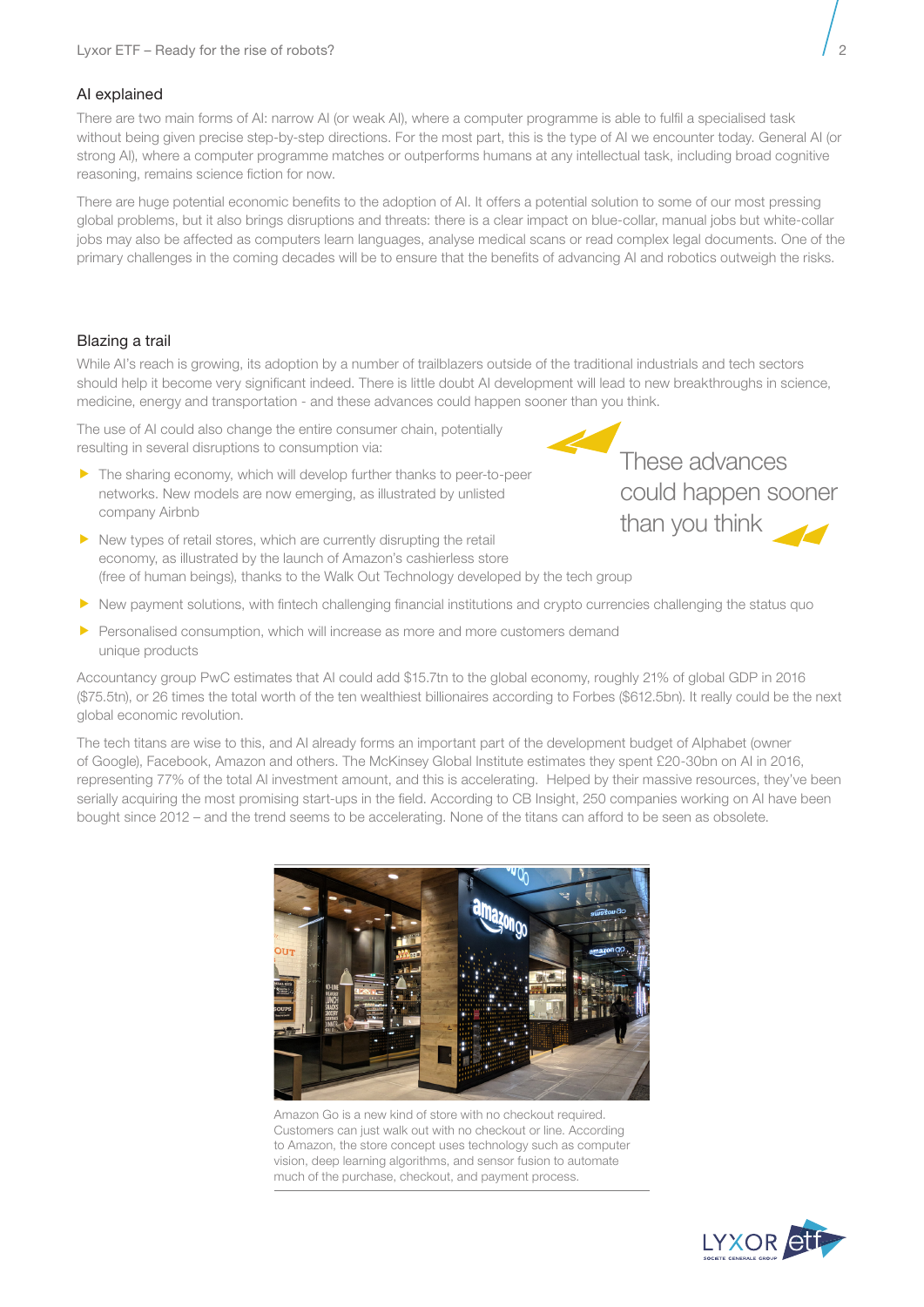



#### Overcoming key challenges

Some believe robotics and AI could deepen inequality by putting certain jobs at risk. An analysis by Deloitte showed the cost of a robot is approximately 10% of the cost of a typical worker, for better efficiency. There is also a security threat, given autonomous systems such as self-driving vehicles are vulnerable to cyber attacks or hacking as are critical infrastructure systems. None of these issues are insurmountable however.

Transparency is another potential problem. Machines that can learn typically operate as "black boxes". This means even those who create these systems cannot necessarily understand how they arrive at their conclusions. This can be an issue in areas like regulation, criminal law

Finding solutions to these issues will create dramatic new opportunities for innovation, employment and investment.

or employment decisions where a fair, transparent process is essential. For all that, research is underway to build systems that can explain how they reach conclusions.

In our view, finding solutions to these issues will create dramatic new opportunities for innovation, employment and investment.

#### Investing in the future, for your future

Given the speed of development of new technologies and recent advances, we can assume AI will be adopted by society very quickly. This is no longer a dream of electric sheep; it is a reality and is very likely to shape the future.

AI has already made enormous progress in the automotive sector, but there's more to come – and the benefits are numerous. Driving should become far more efficient with fewer traffic jams, more car-sharing, and smarter routing. Alibaba for example has made significant advances in

## Did you know?

The CFA Institute is updating its curriculum with new readings on fintech. From June 2019, CFA candidates will be tested on topics such as big data, artificial intelligence and machine learning.

this area with its "City Brain" project in Hangzhou, China. Self-driving cars are more likely to be electric, which helps with emissions, and they don't drive drunk, angry, or while using their mobile phones. Driverless cars thus have the potential to transform the way cities are organised and bring real environmental benefits.